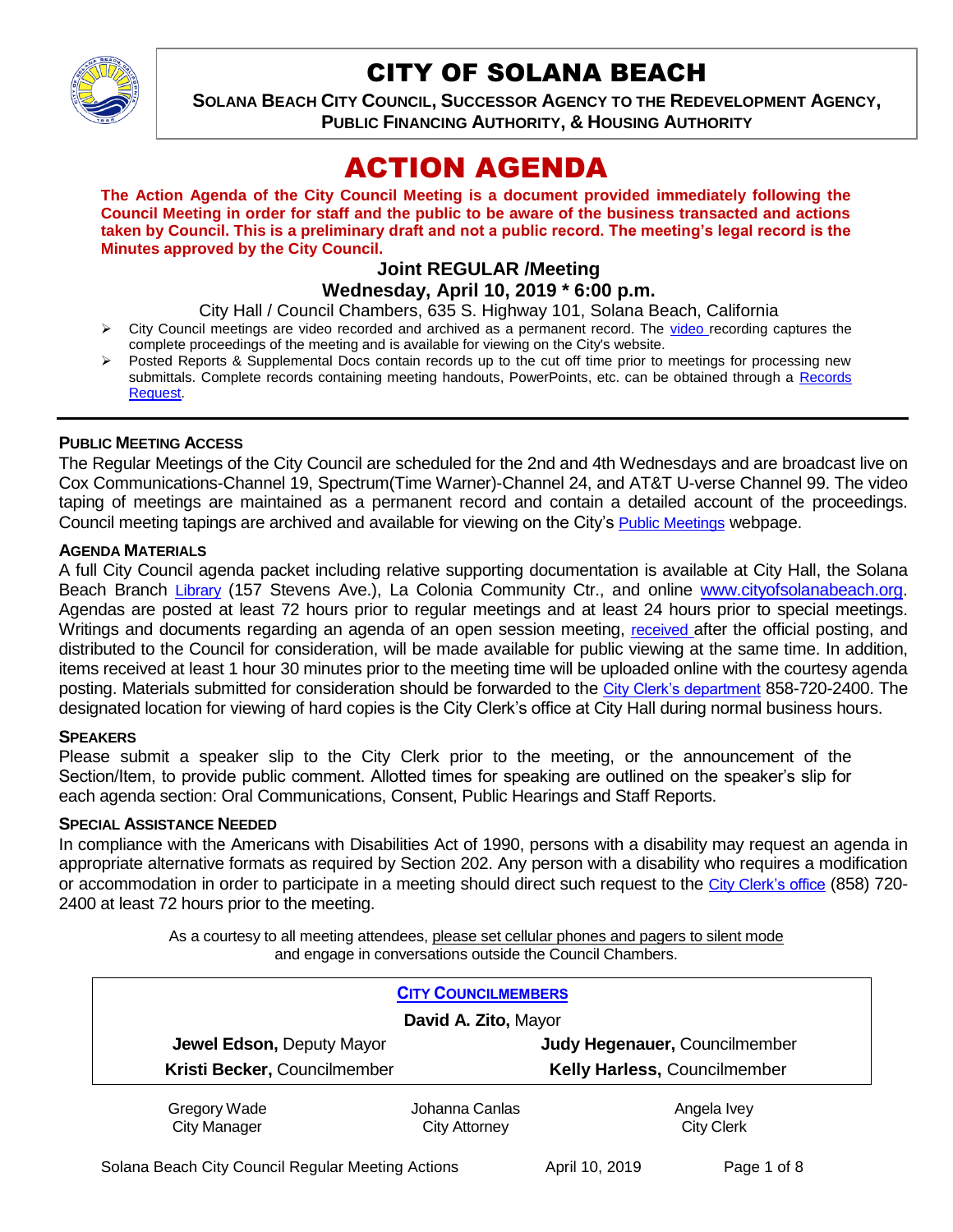# **CALL TO ORDER AND ROLL CALL:**

# **CLOSED SESSION REPORT:**

## **FLAG SALUTE:**

## **APPROVAL OF AGENDA: COUNCIL ACTION: Approved 5/0**

**PRESENTATIONS:** Ceremonial items that do not contain in-depth discussion and no action/direction.

2020 U.S. Census

#### **ORAL COMMUNICATIONS:**

This portion of the agenda provides an opportunity for members of the public to address the City Council on items relating to City business and not appearing on today's agenda by submitting a speaker slip (located on the back table) to the City Clerk. Comments relating to items on this evening's agenda are taken at the time the items are heard. Pursuant to the Brown Act, no action shall be taken by the City Council on public comment items. Council may refer items to the City Manager for placement on a future agenda. The maximum time allotted for each presentation is THREE MINUTES (SBMC 2.04.190). Please be aware of the timer light on the Council Dais.

#### **COUNCIL COMMUNITY ANNOUNCEMENTS / COMMENTARY:**

*An opportunity for City Council to make brief announcements or report on their activities. These items are not agendized for official City business with no action or substantive discussion.* 

## **A. CONSENT CALENDAR:** (Action Items) (A.1. - A.10.)

Items listed on the Consent Calendar are to be acted in a single action of the City Council unless pulled for discussion. Any member of the public may address the City Council on an item of concern by submitting to the City Clerk a speaker slip (located on the back table) before the Consent Calendar is addressed. Those items removed from the Consent Calendar by a member of the Council will be trailed to the end of the agenda, while Consent Calendar items removed by the public will be discussed immediately after approval of the Consent Calendar.

#### **A.1. Register Of Demands.** (File 0300-30)

#### Recommendation: That the City Council

1. Ratify the list of demands for March 9 – March 22, 2019.

Item A.1. Report (click here)

*Posted Reports & Supplemental Docs contain records up to the cut off time, prior to the start of the meeting, for processing new submittals. The final official record containing handouts, PowerPoints, etc. can be obtained through a Records Request to the City Clerk's Office.* **COUNCIL ACTION: Approved 5/0**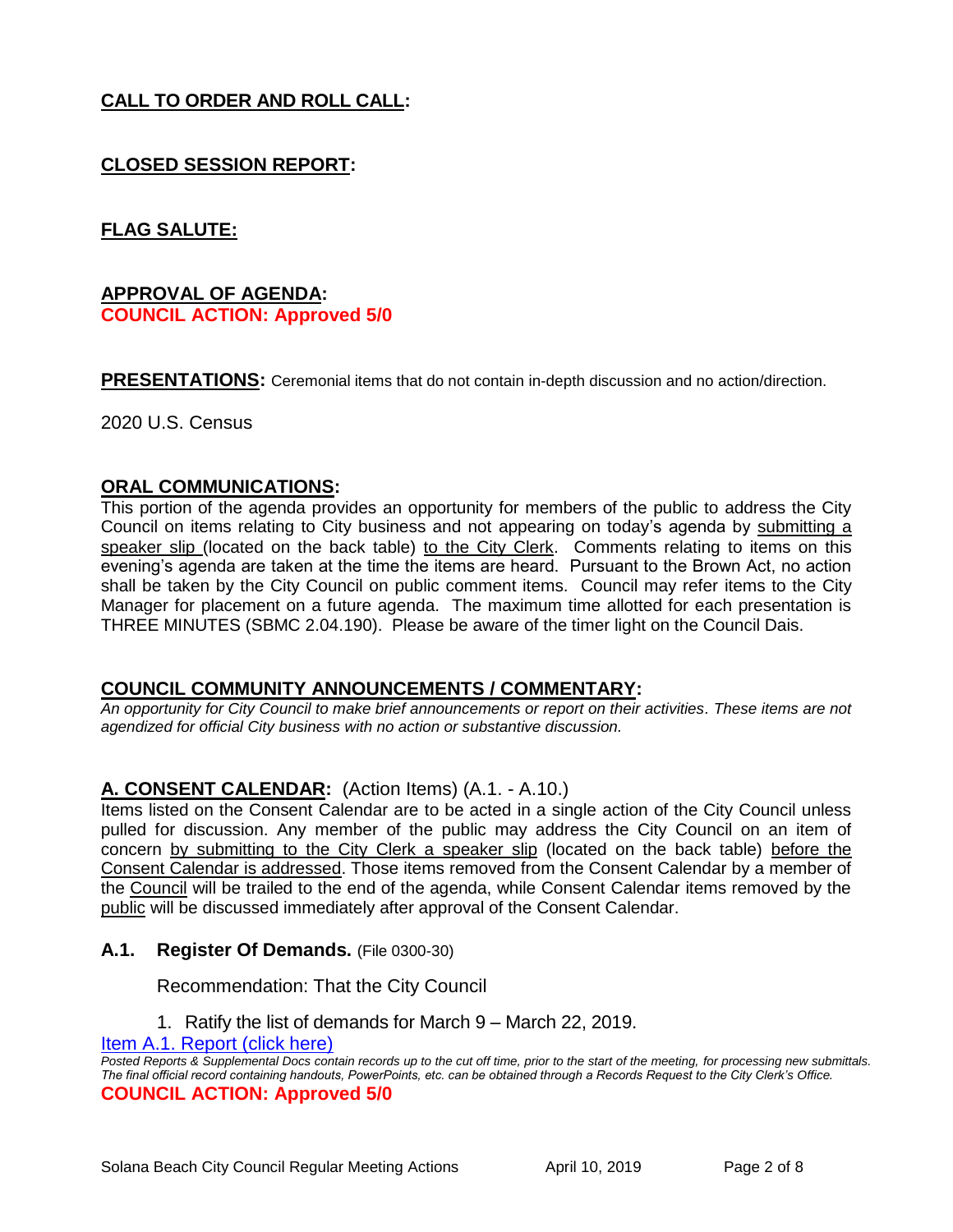## **A.2. General Fund Adopted Budget for Fiscal Year 2018-2019 Changes.** (File 0330-30)

Recommendation: That the City Council

1. Receive the report listing changes made to the Fiscal Year 2018-2019 General Fund Adopted Budget.

## [Item A.2. Report \(click here\)](https://solanabeach.govoffice3.com/vertical/Sites/%7B840804C2-F869-4904-9AE3-720581350CE7%7D/uploads/Item_A.2._Report_(click_here)_04-10-19_-_O.pdf)

*Posted Reports & Supplemental Docs contain records up to the cut off time, prior to the start of the meeting, for processing new submittals. The final official record containing handouts, PowerPoints, etc. can be obtained through a Records Request to the City Clerk's Office.* **COUNCIL ACTION: Approved 5/0**

## **A.3. List of Projects to Receive Road Maintenance Rehabilitation Account Funding as Required by Senate Bill 1 for Fiscal Year 2019/20.** (File 0820-35)

Recommendation: That the City Council

- 1. Adopt **Resolution 2019-035**:
	- a. Authorizing the City Engineer to establish a project list for the Fiscal Year 2019/20 Local Streets and Roads Funding Program using funds in-part from the Road Maintenance and Rehabilitation Account designating the 2019 Street Maintenance and Repairs Project, as identified in the City's FY 2019/20 Capital Improvement Program list, to receive the SB 1 funding. It is anticipated that the designated project will rehabilitate the pavement on portions of South Cedros Avenue, Lomas Santa Fe Drive and various residential streets. It is also anticipated that the designated project will be constructed in fall of 2019 and will have an estimated useful life of approximately 15 years.
	- b. Authorizing the City Engineer to submit the project list to the California Transportation Commission for the 2019/20 Local Streets and Roads Funding Program using funds from the Road Maintenance and Rehabilitation Account.

[Item A.3. Report \(click here\)](https://solanabeach.govoffice3.com/vertical/Sites/%7B840804C2-F869-4904-9AE3-720581350CE7%7D/uploads/Item_A.3._Report_(click_here)_04-10-19_-_O.pdf)  *Posted Reports & Supplemental Docs contain records up to the cut off time, prior to the start of the meeting, for processing new submittals. The final official record containing handouts, PowerPoints, etc. can be obtained through a Records Request to the City Clerk's Office.* **COUNCIL ACTION: Approved 5/0**

## **A.4. 2019 Street Maintenance and Repairs Project Construction Bid Advertisement.** (File 0820-35)

Recommendation: That the City Council

#### 1. Adopt **Resolution 2019-034**:

- a. Approving the list of streets scheduled for maintenance and repairs as part of the 2019 Street Maintenance and Repairs Project.
- b. Authorizing the City Engineer to advertise for construction bids for the 2019 Street Maintenance and Repairs Project.

[Item A.4. Report \(click here\)](https://solanabeach.govoffice3.com/vertical/Sites/%7B840804C2-F869-4904-9AE3-720581350CE7%7D/uploads/Item_A.4._Report_(click_here)_04-10-19_-_O.pdf) 

*Posted Reports & Supplemental Docs contain records up to the cut off time, prior to the start of the meeting, for processing new submittals. The final official record containing handouts, PowerPoints, etc. can be obtained through a Records Request to the City Clerk's Office.* **COUNCIL ACTION: Approved 5/0**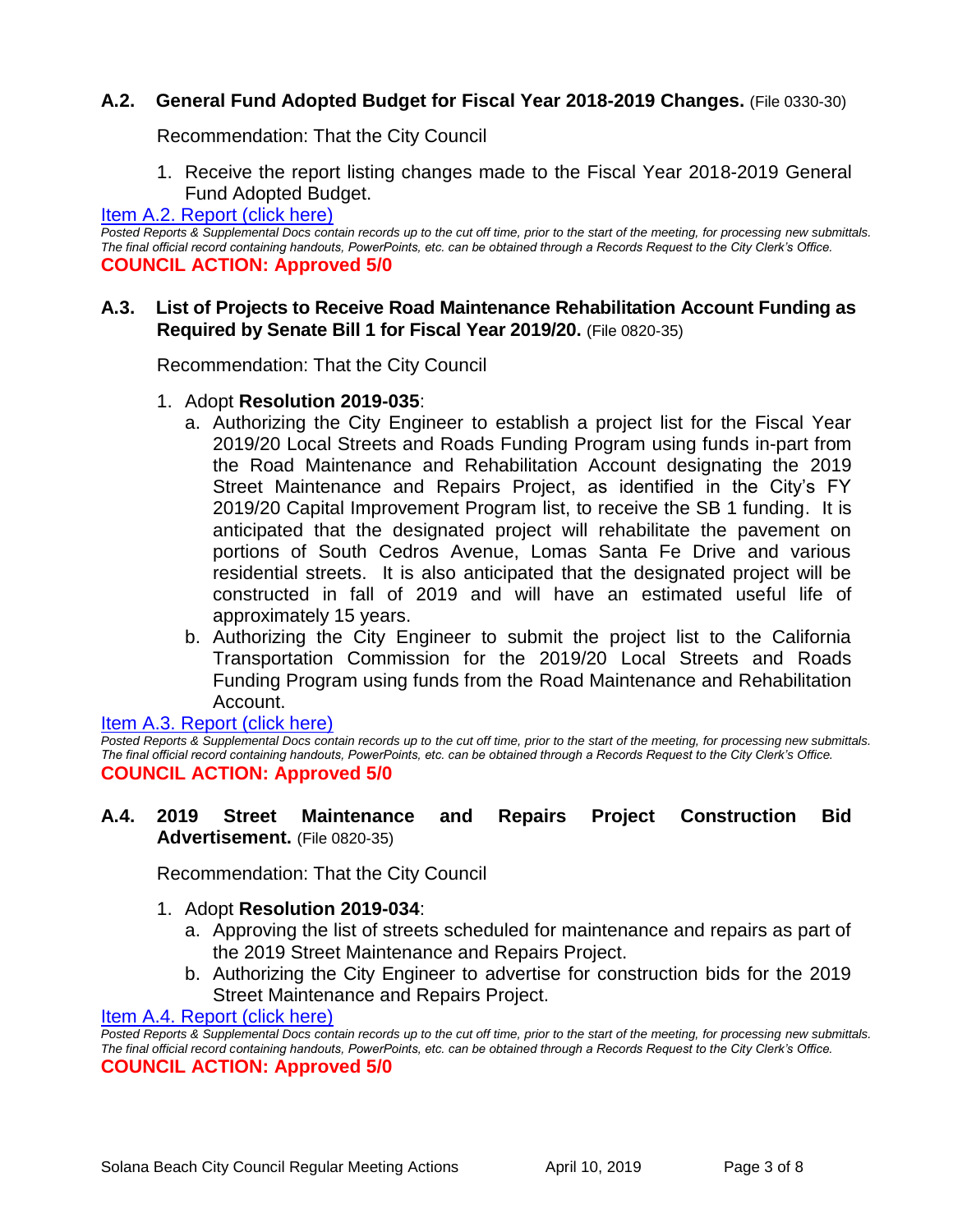## **A.5. Environmental Consulting Services Request for Proposals.** (File 0600-05)

Recommendation: That the City Council

1. Adopt **Resolution 2019-039** authorizing the City Manager to issue a Request for Proposals for environmental consulting services.

#### [Item A.5. Report \(click here\)](https://solanabeach.govoffice3.com/vertical/Sites/%7B840804C2-F869-4904-9AE3-720581350CE7%7D/uploads/Item_A.5._Report_(click_here)_04-10-19_-_O.pdf)

*Posted Reports & Supplemental Docs contain records up to the cut off time, prior to the start of the meeting, for processing new submittals. The final official record containing handouts, PowerPoints, etc. can be obtained through a Records Request to the City Clerk's Office.* **COUNCIL ACTION: Approved 5/0**

### **A.6. Bayshore Consulting Group Inc. for Solana Energy Alliance Administrative Support Agreement Amendment.** (File 1010-45)

Recommendation: That the City Council

1. Adopt **Resolution 2019-040** authorizing the City Manager to execute an amendment to the Professional Services Agreement with Bayshore Consulting Group, Inc., for administrative services not to exceed \$44,999 in support of SEA.

[Item A.6. Report \(click here\)](https://solanabeach.govoffice3.com/vertical/Sites/%7B840804C2-F869-4904-9AE3-720581350CE7%7D/uploads/Item_A.6._Report_(click_here)_04-10-19_-_O.pdf) 

*Posted Reports & Supplemental Docs contain records up to the cut off time, prior to the start of the meeting, for processing new submittals. The final official record containing handouts, PowerPoints, etc. can be obtained through a Records Request to the City Clerk's Office.* **COUNCIL ACTION: Approved 5/0**

## **A.7. Emergency Storm Drainpipe Repairs Agreement Ratification for City Easement in Solana Beach Towne Centre**. **(File 0840-50)**

### 1. Adopt **Resolution 2019-038**:

- a. Declaring an emergency under Public Contract Code sections 20168 and 22050 regarding the storm drain;
- b. Authorizing the City Manager to take any directly related and immediate action required by the emergency, directing Staff to report back to City Council as required by Public Contract Code section 22050 and Resolution No. 2008-091; and
- c. Ratifying the City Manager's decision to:
	- i. Execute a Public Works Agreement with Crest Equipment, Inc., for a not-to-exceed amount of \$750,000, for construction and repairs associated with the 84-inch CMP located within the City's Easement in the Solana Beach Towne Centre.
	- ii. Execute a PSA with Structural & Engineering Design Company, for a not-to-exceed amount of \$6,500, for structural engineering support services for the repair of an 84-inch CMP located within the City's Easement in the Solana Beach Towne Centre.
	- iii. Execute a PSA with Geopacifica, Inc., for a not-to-exceed amount of \$28,000, for geotechnical services in the form of inspection, testing and surveying for the repair of an 84-inch CMP located within the City's Easement in the Solana Beach Towne Centre.

#### [Item A.7. Report \(click here\)](https://solanabeach.govoffice3.com/vertical/Sites/%7B840804C2-F869-4904-9AE3-720581350CE7%7D/uploads/Item_A.7._Report_(click_here)_04-10-19_-_O.pdf)

[Item A.7. Staff Report Update #1 \(updated 4-9 at 130pm\)](https://solanabeach.govoffice3.com/vertical/Sites/%7B840804C2-F869-4904-9AE3-720581350CE7%7D/uploads/Item_A.7._Updated_Report_1-O.pdf)

Posted Reports & Supplemental Docs contain records up to the cut off time, prior to the start of the meeting, for processing new submittals. *The final official record containing handouts, PowerPoints, etc. can be obtained through a Records Request to the City Clerk's Office.* **COUNCIL ACTION: Approved 5/0**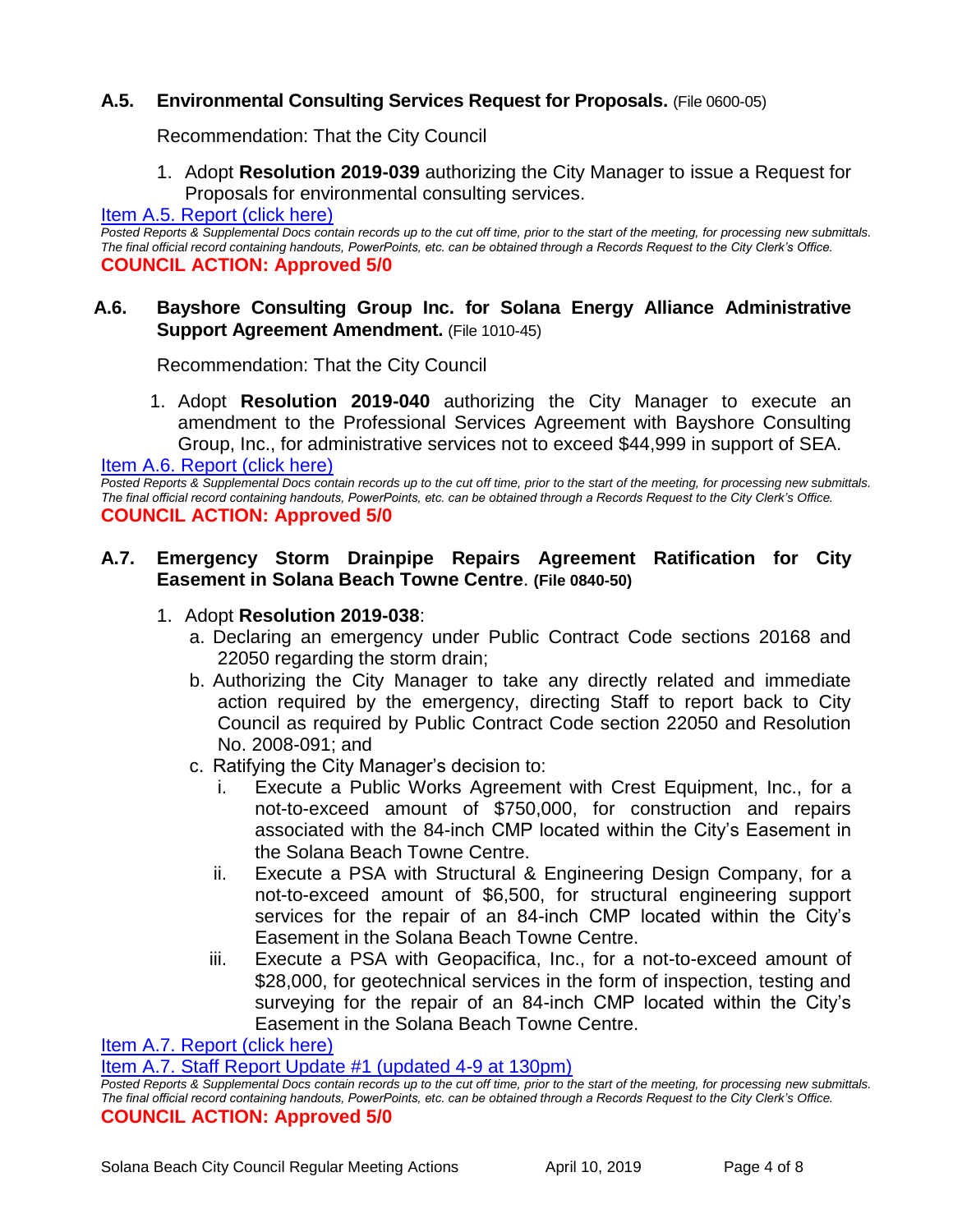## **A.8. Minutes of the City Council.**

Recommendation: That the City Council

1. Approve the Minutes of the City Council Meetings held February 13, 2019.

Approved Minutes [http://www.ci.solana-beach.ca.us/index.asp?SEC=F0F1200D-21C6-4A88-8AE1-0BC07C1A81A7&Type=B\\_BASIC](http://www.ci.solana-beach.ca.us/index.asp?SEC=F0F1200D-21C6-4A88-8AE1-0BC07C1A81A7&Type=B_BASIC) **COUNCIL ACTION: Approved 5/0**

## **A.9. Solana Beach School District Memorandum Of Understanding (MOU) Amendment and All City Management Services, Inc. Agreement Amendment for Crossing Guard Services.** (File 0860-35)

Recommendation: That the City Council

- 1. Adopt **Resolution 2019-041**:
	- a. Approving the Amended MOU with the Solana Beach School District for crossing guard services.
	- b. Approving the Amended PSA with ACMS to provide crossing guard services for one year with the option to extend the agreement for up to four additional one year terms.
	- c. Authorize the City Manager to execute the MOU and PSA pending approval of these items by the Solana Beach School District.
	- d. Appropriating \$7,241 to the Professional Services expenditure account in the Traffic Safety budget unit and \$4,707 to the Reimbursed Cost revenue account, both in the General Fund.
	- e. Authorizing the City Treasurer to amend the FY 2018/19 Adopted Budget accordingly.

#### [Item A.9. Report \(click here\)](https://solanabeach.govoffice3.com/vertical/Sites/%7B840804C2-F869-4904-9AE3-720581350CE7%7D/uploads/Item_A.9._Report_(click_here)_04-10-19_-_O.pdf)

*Posted Reports & Supplemental Docs contain records up to the cut off time, prior to the start of the meeting, for processing new submittals. The final official record containing handouts, PowerPoints, etc. can be obtained through a Records Request to the City Clerk's Office.* **COUNCIL ACTION: Approved 5/0**

## **A.10. Council Policy 21 related to Small Wireless Facilities and Pole License Agreement**

Recommendation: That the City Council

1. Adopt **Resolution 2019-043** authorizing the City Manager to adopt revisions to Council Policy 21 for the purpose of regulating the permitting, design and location of small wireless facilities and approving use of a Pole License Agreement.

#### [Item A.10. Report \(click here\)](https://solanabeach.govoffice3.com/vertical/Sites/%7B840804C2-F869-4904-9AE3-720581350CE7%7D/uploads/Item_A.10._Report_(click_here)_04-10-19_-_O.pdf)

*Posted Reports & Supplemental Docs contain records up to the cut off time, prior to the start of the meeting, for processing new submittals. The final official record containing handouts, PowerPoints, etc. can be obtained through a Records Request to the City Clerk's Office.* **COUNCIL ACTION: Approved 5/0**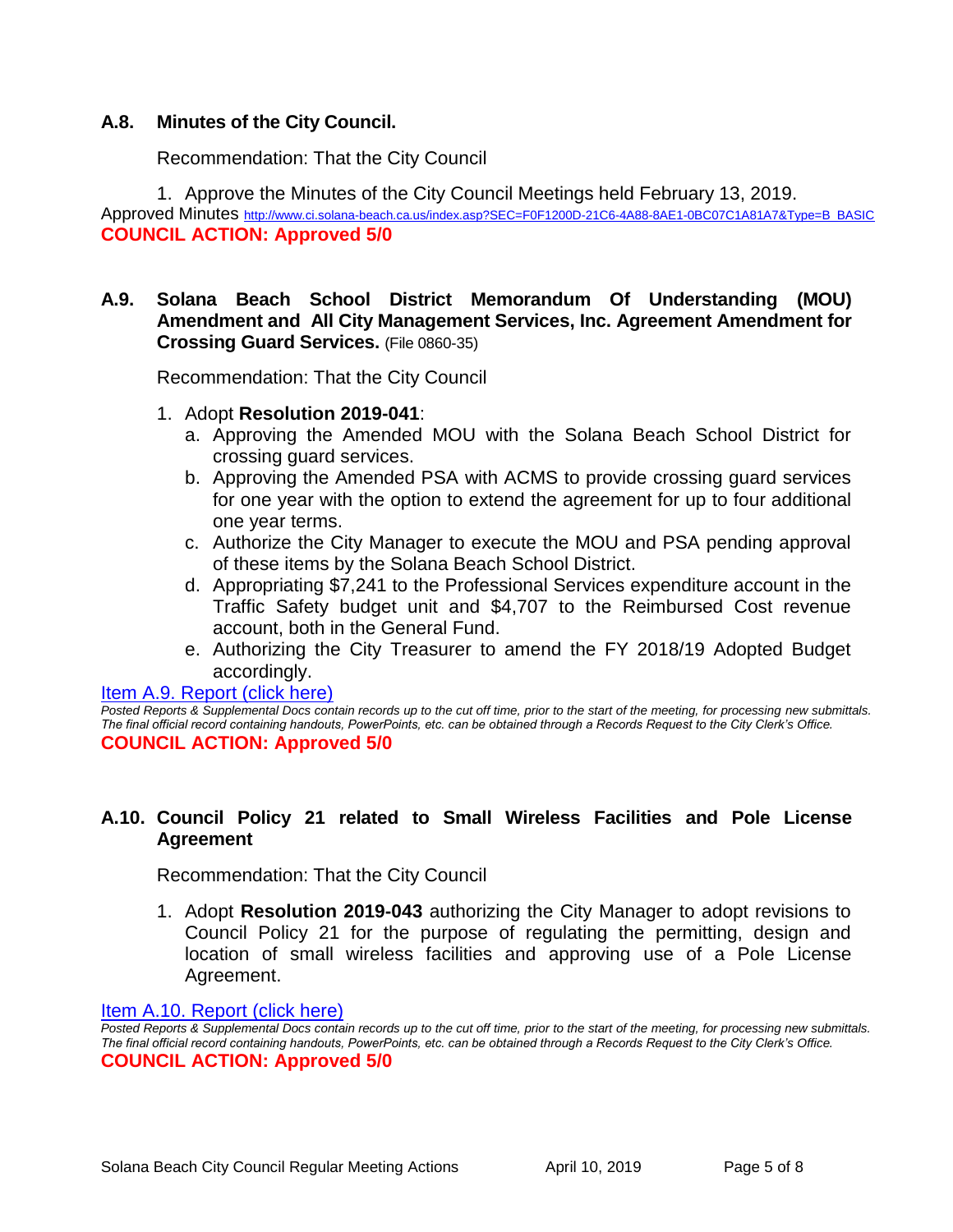# **B. PUBLIC HEARINGS:** (B.1. – B.2.)

This portion of the agenda provides citizens an opportunity to express their views on a specific issue as required by law after proper noticing by submitting a speaker slip (located on the back table) to the City Clerk. After considering all of the evidence, including written materials and oral testimony, the City Council must make a decision supported by findings and the findings must be supported by substantial evidence in the record. An applicant or designee(s) for a private development/business project, for which the public hearing is being held, is allotted a total of fifteen minutes to speak, as per SBMC 2.04.210. A portion of the fifteen minutes may be saved to respond to those who speak in opposition. All other speakers have three minutes each. Please be aware of the timer light on the Council Dais.

## **B.2. Public Hearing: 729 Barbara Avenue, Applicant: Mark and Karen Snyder, Case# 17-17-20.** (File 0600-40)

The proposed project meets the requirements under the SBMC, is consistent with the General Plan, and may be found, as conditioned, to meet the discretionary findings required as discussed in this report to approve a DRP and administratively issue a SDP. Therefore, Staff recommends that the City Council:

- 1. Conduct the Public Hearing: Open the Public Hearing, Report Council Disclosures, Receive Public Testimony, and Close the Public Hearing.
- 2. Find the project exempt from the California Environmental Quality Act pursuant to Section 15303 of the State CEQA Guidelines; and
- 3. If the City Council makes the requisite findings and approves the project, adopt **Resolution 2019-037** conditionally approving a DRP and an administrative SDP to demolish a single-family residence with attached two-car garage and construct a replacement single-story, single-family residence with a partially exposed walk-out basement and attached two-car garage at 729 Barbara Avenue.

[Item B.2. Report \(click here\)](https://solanabeach.govoffice3.com/vertical/Sites/%7B840804C2-F869-4904-9AE3-720581350CE7%7D/uploads/Item_B.2._Report_(click_here)_04-10-19_-_O.pdf)

*Posted Reports & Supplemental Docs contain records up to the cut off time, prior to the start of the meeting, for processing new submittals. The final official record containing handouts, PowerPoints, etc. can be obtained through a Records Request to the City Clerk's Office.*

**COUNCIL ACTION: Approved 5/0 to close the public hearing. COUNCIL ACTION: Approved 5/0 with additional conditions.**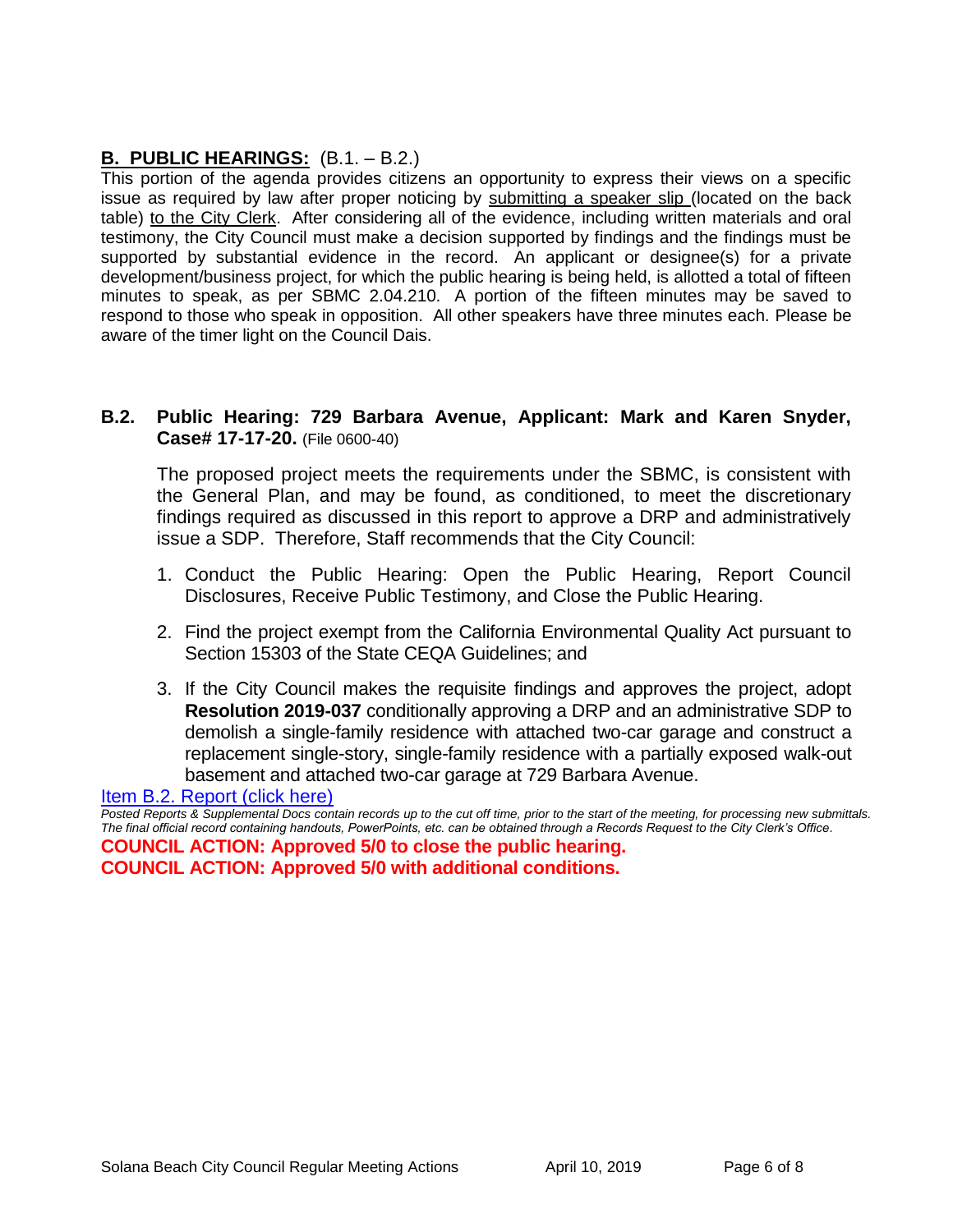## **B.1. Public Hearing: 346 Glenmont Drive, Applicant: Jonathan and Suzy Weiser, Case# 17-18-06.** (File 0600-40)

The proposed project meets the minimum zoning requirements under the SBMC, may be found to be consistent with the General Plan and may be found, as conditioned, to meet the discretionary findings required as discussed in this report to approve a DRP and SDP. Therefore, Staff recommends that the City Council:

- 1. Conduct the continued Public Hearing: Report Council Disclosures, Receive Public Testimony, and Close the Public Hearing.
- 2. Find the project exempt from the California Environmental Quality Act pursuant to Section 15303 of the State CEQA Guidelines; and
- 3. If the City Council makes the requisite findings and approves the project, adopt **Resolution 2019-031** conditionally approving a DRP and SDP to demolish a single-family residence, construct a replacement multi-level, single-family residence with a partially subterranean three-car garage and basement, and perform associated site improvements at 346 Glenmont Drive, Solana Beach.

[Item B.1. Report \(click here\)](https://solanabeach.govoffice3.com/vertical/Sites/%7B840804C2-F869-4904-9AE3-720581350CE7%7D/uploads/Item_B.1._Report_(click_here)_04-10-19_-_O.pdf) 

[Item B.1. Supplemental Docs \(updated 4-10 at 10am\)](https://solanabeach.govoffice3.com/vertical/Sites/%7B840804C2-F869-4904-9AE3-720581350CE7%7D/uploads/B.1._Supplemental_Docs_(Updated_4-10_at_915am).pdf)

*Posted Reports & Supplemental Docs contain records up to the cut off time, prior to the start of the meeting, for processing new submittals. The final official record containing handouts, PowerPoints, etc. can be obtained through a Records Request to the City Clerk's Office.* **COUNCIL ACTION: Approved 4/0/1 to close the public hearing** (Recused: Hegenauer) **COUNCIL ACTION: Approved 4/0/1** (Recused: Hegenauer) **with additional conditions.** 

## **WORK PLAN COMMENTS:**

*Adopted June 13, 2018*

## **COMPENSATION & REIMBURSEMENT DISCLOSURE:**

GC: Article 2.3. Compensation: 53232.3. (a) Reimbursable expenses shall include, but not be limited to, meals, lodging, and travel. 53232.3 (d) Members of a legislative body shall provide brief reports on meetings attended at the expense of the local agency at the next regular meeting of the legislative body.

# **COUNCIL COMMITTEE REPORTS:** [Council Committees](https://www.ci.solana-beach.ca.us/index.asp?SEC=584E1192-3850-46EA-B977-088AC3E81E0D&Type=B_BASIC)

## **REGIONAL COMMITTEES: (outside agencies, appointed by this Council)**

- a. City Selection Committee (meets twice a year) Primary-Edson, Alternate-Zito
- b. County Service Area 17: Primary- Harless, Alternate-Edson
- c. Escondido Creek Watershed Authority: Becker /Staff (no alternate).
- d. League of Ca. Cities' San Diego County Executive Committee: Primary-Becker, Alternate-Harless and any subcommittees.
- e. League of Ca. Cities' Local Legislative Committee: Primary-Harless, Alternate-Becker
- f. League of Ca. Cities' Coastal Cities Issues Group (CCIG): Primary-Becker, Alternate-Harless
- g. North County Dispatch JPA: Primary-Harless, Alternate-Becker
- h. North County Transit District: Primary-Edson, Alternate-Becker
- i. Regional Solid Waste Association (RSWA): Primary-Hegenauer, Alternate-Becker
- j. SANDAG: Primary-Zito, 1<sup>st</sup> Alternate-Edson, 2<sup>nd</sup> Alternate-Becker, and any subcommittees.
- k. SANDAG Shoreline Preservation Committee: Primary-Hegenauer, Alternate-Zito
- l. San Dieguito River Valley JPA: Primary-Hegenauer, Alternate-Zito